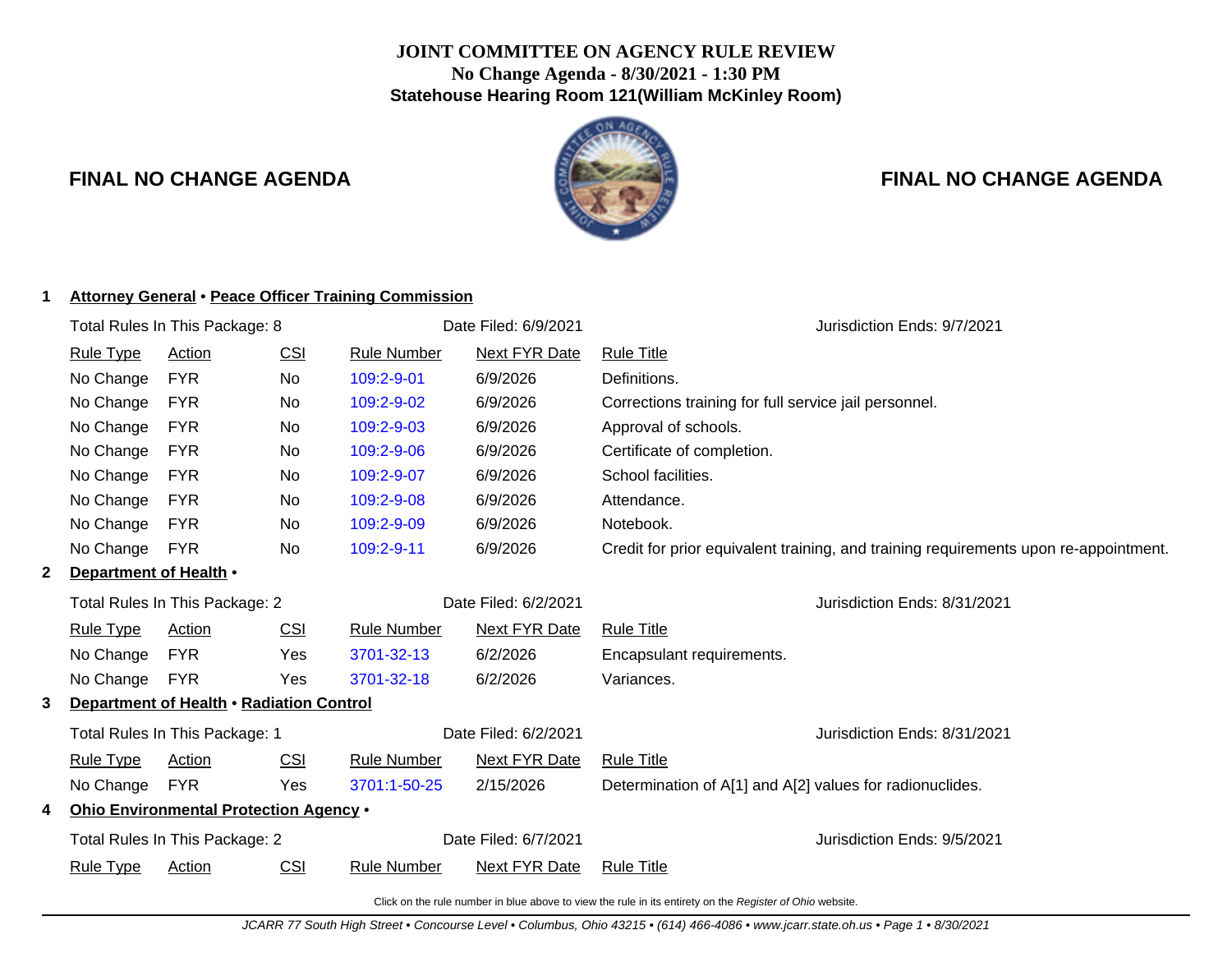# **JOINT COMMITTEE ON AGENCY RULE REVIEW 8/30/2021 - 1:30 PM**

**FINAL NO CHANGE AGENDA**

**Statehouse Hearing Room 121(William McKinley Room)**

|              | No Change                       | <b>FYR</b>                                   | Yes        | 3745-50-57                                                  | 6/5/2026                    | Emergency permits.                                                                |
|--------------|---------------------------------|----------------------------------------------|------------|-------------------------------------------------------------|-----------------------------|-----------------------------------------------------------------------------------|
|              | No Change                       | <b>FYR</b>                                   | Yes        | 3745-266-200                                                | 6/5/2026                    | Applicability- military munitions.                                                |
| 5.           |                                 | Ohio Police and Fire Pension Fund .          |            |                                                             |                             |                                                                                   |
|              |                                 | Total Rules In This Package: 2               |            | Date Filed: 6/4/2021                                        |                             | Jurisdiction Ends: 9/2/2021                                                       |
|              | <b>Rule Type</b>                | Action                                       | <b>CSI</b> | <b>Rule Number</b>                                          | <b>Next FYR Date</b>        | <b>Rule Title</b>                                                                 |
|              | No Change                       | <b>FYR</b>                                   | <b>No</b>  | 742-5-07                                                    | 6/4/2026                    | Service credit purchases and transfers.                                           |
|              | No Change                       | <b>FYR</b>                                   | No         | 742-7-15                                                    | 6/4/2026                    | Delinquent employers payment plan.                                                |
| 6            |                                 |                                              |            | <b>Public Utilities Commission of Ohio . Motor Carriers</b> |                             |                                                                                   |
|              |                                 | Total Rules In This Package: 12              |            |                                                             | Date Filed: 6/8/2021        | Jurisdiction Ends: 9/6/2021                                                       |
|              | <b>Rule Type</b>                | <b>Action</b>                                | <b>CSI</b> | <b>Rule Number</b>                                          | <b>Next FYR Date</b>        | <b>Rule Title</b>                                                                 |
|              | No Change                       | <b>FYR</b>                                   | <b>Yes</b> | 4901:2-5-01                                                 | 6/8/2026                    | Definitions.                                                                      |
|              | No Change                       | <b>FYR</b>                                   | Yes        | 4901:2-5-03                                                 | 6/8/2026                    | Adoption and applicability of U.S. department of transportation safety standards. |
|              | No Change                       | <b>FYR</b>                                   | Yes        | 4901:2-5-05                                                 | 6/8/2026                    | Relief from regulation.                                                           |
|              | No Change                       | <b>FYR</b>                                   | Yes        | 4901:2-5-07                                                 | 6/8/2026                    | Out-of-service vehicles and drivers.                                              |
|              | No Change                       | <b>FYR</b>                                   | Yes        | 4901:2-5-08                                                 | 6/8/2026                    | Mud flaps.                                                                        |
|              | No Change                       | <b>FYR</b>                                   | Yes        | 4901:2-5-10                                                 | 6/8/2026                    | Marking of vehicles.                                                              |
|              | No Change                       | <b>FYR</b>                                   | Yes        | 4901:2-5-11                                                 | 6/8/2026                    | Inspection of vehicles; reports.                                                  |
|              | No Change                       | <b>FYR</b>                                   | Yes        | 4901:2-5-14                                                 | 6/8/2026                    | Imminent hazard.                                                                  |
|              | No Change                       | <b>FYR</b>                                   | <b>Yes</b> | 4901:2-13-01                                                | 6/8/2026                    | Definitions.                                                                      |
|              | No Change                       | <b>FYR</b>                                   | Yes        | 4901:2-13-03                                                | 6/8/2026                    | Minimum levels of financial responsibility.                                       |
|              | No Change                       | <b>FYR</b>                                   | Yes        | 4901:2-13-04                                                | 6/8/2026                    | Financial responsibility filing requirements.                                     |
|              | No Change                       | <b>FYR</b>                                   | Yes        | 4901:2-13-08                                                | 6/8/2026                    | Expiration and cancellation of insurance; rescission of cancellation.             |
| $\mathbf{7}$ |                                 | <b>Public Utilities Commission of Ohio .</b> |            |                                                             |                             |                                                                                   |
|              | Total Rules In This Package: 12 |                                              |            | Date Filed: 6/8/2021                                        | Jurisdiction Ends: 9/6/2021 |                                                                                   |
|              | <b>Rule Type</b>                | <b>Action</b>                                | <b>CSI</b> | <b>Rule Number</b>                                          | <b>Next FYR Date</b>        | <b>Rule Title</b>                                                                 |
|              | No Change                       | <b>FYR</b>                                   | Yes        | 4901-5-01                                                   | 6/8/2026                    | Definitions.                                                                      |
|              | No Change                       | <b>FYR</b>                                   | Yes        | 4901-5-02                                                   | 6/8/2026                    | Purpose and scope.                                                                |
|              | No Change                       | <b>FYR</b>                                   | Yes        | 4901-5-03                                                   | 6/8/2026                    | Cancellation of certificates and citations.                                       |
|              | No Change                       | <b>FYR</b>                                   | Yes        | 4901-5-04                                                   | 6/8/2026                    | Complaints.                                                                       |
|              |                                 |                                              |            |                                                             |                             |                                                                                   |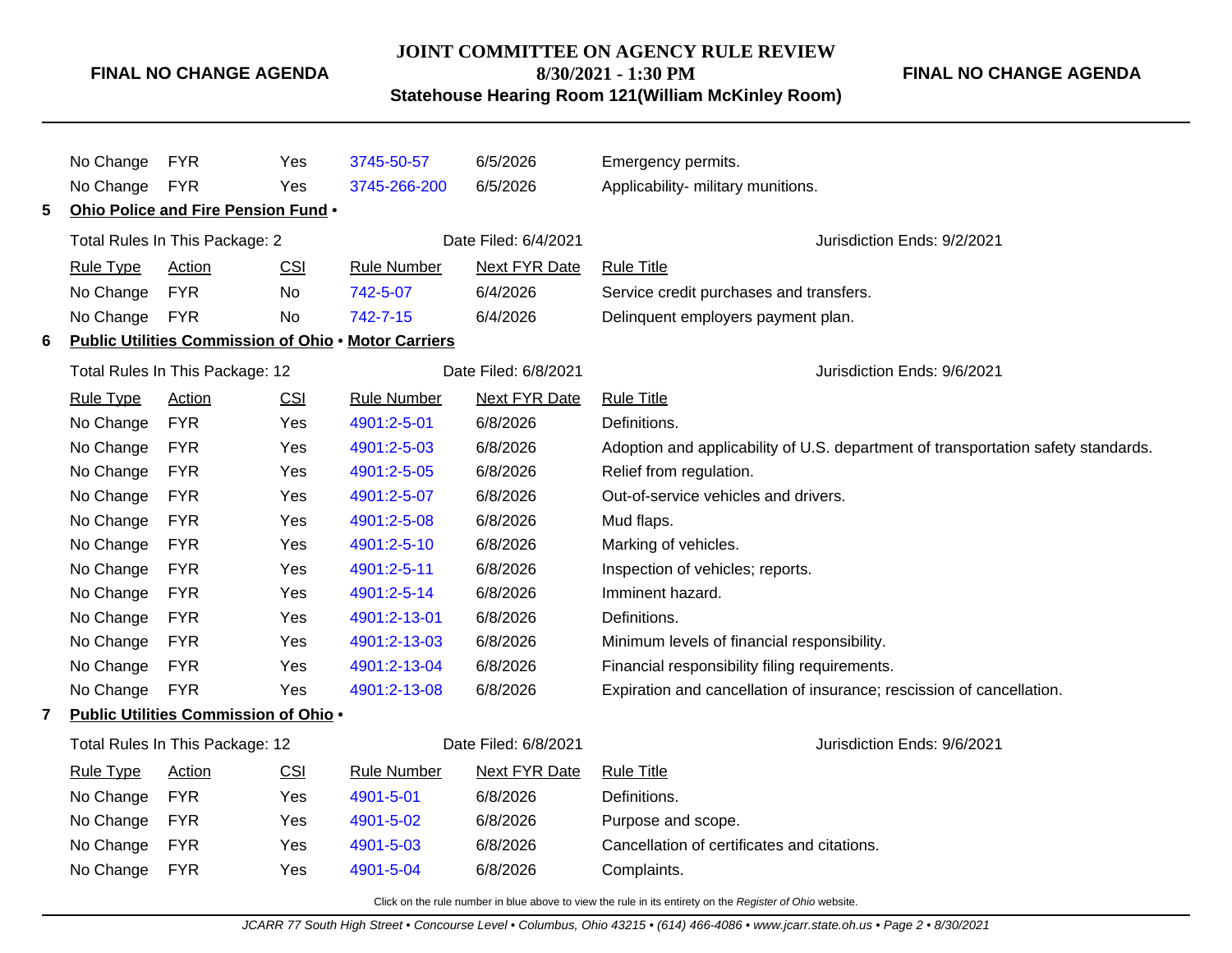# **JOINT COMMITTEE ON AGENCY RULE REVIEW 8/30/2021 - 1:30 PM**

# **FINAL NO CHANGE AGENDA**

**Statehouse Hearing Room 121(William McKinley Room)**

|   | No Change        | <b>FYR</b>                       | Yes | 4901-5-05          | 6/8/2026              | Railroad complaints.                                                                  |
|---|------------------|----------------------------------|-----|--------------------|-----------------------|---------------------------------------------------------------------------------------|
|   | No Change        | <b>FYR</b>                       | Yes | 4901-5-06          | 6/8/2026              | Complaints relating to dangerous crossings under section 4907.47 of the Revised Code. |
|   | No Change        | <b>FYR</b>                       | Yes | 4901-5-07          | 6/8/2026              | Railroad employee safety rules.                                                       |
|   | No Change        | <b>FYR</b>                       | Yes | 4901-5-08          | 6/8/2026              | Reparation and damage claims.                                                         |
|   | No Change        | <b>FYR</b>                       | Yes | 4901-5-09          | 6/8/2026              | Statement justifying rate change.                                                     |
|   | No Change        | <b>FYR</b>                       | Yes | 4901-5-10          | 6/8/2026              | Tariff suspensions.                                                                   |
|   | No Change        | <b>FYR</b>                       | Yes | 4901-5-12          | 6/8/2026              | Transportation of waste products.                                                     |
|   | No Change        | <b>FYR</b>                       | Yes | 4901-5-13          | 6/8/2026              | Sanitary drinking water.                                                              |
| 8 |                  | <b>State Racing Commission .</b> |     |                    |                       |                                                                                       |
|   |                  | Total Rules In This Package: 39  |     |                    | Date Filed: 6/15/2021 | Jurisdiction Ends: 9/13/2021                                                          |
|   | <b>Rule Type</b> | <b>Action</b>                    | CSI | <b>Rule Number</b> | <b>Next FYR Date</b>  | <b>Rule Title</b>                                                                     |
|   | No Change        | <b>FYR</b>                       | Yes | 3769-7-01          | 6/8/2026              | Owners must be licensed and workers' compensation.                                    |
|   | No Change        | <b>FYR</b>                       | Yes | 3769-7-02          | 6/8/2026              | Owner's requirements, corporations, partnerships, syndicates, entities.               |
|   | No Change        | <b>FYR</b>                       | Yes | 3769-7-03          | 6/8/2026              | Authorized agent.                                                                     |
|   | No Change        | <b>FYR</b>                       | Yes | 3769-7-04          | 6/8/2026              | Registration colors.                                                                  |
|   | No Change        | <b>FYR</b>                       | Yes | 3769-7-05          | 6/8/2026              | Contrasting colors.                                                                   |
|   | No Change        | <b>FYR</b>                       | Yes | 3769-7-06          | 6/8/2026              | Contracts in writing.                                                                 |
|   | No Change        | <b>FYR</b>                       | Yes | 3769-7-09          | 6/8/2026              | Must give cause for discharge.                                                        |
|   | No Change        | <b>FYR</b>                       | Yes | 3769-7-10          | 6/8/2026              | Substitute trainer.                                                                   |
|   | No Change        | <b>FYR</b>                       | Yes | 3769-7-11          | 6/8/2026              | Jockey employed to prevent riding for another.                                        |
|   | No Change        | <b>FYR</b>                       | Yes | 3769-7-13          | 6/8/2026              | License required to ride.                                                             |
|   | No Change        | <b>FYR</b>                       | Yes | 3769-7-14          | 6/8/2026              | Apprentice jockey.                                                                    |
|   | No Change        | <b>FYR</b>                       | Yes | 3769-7-15          | 6/8/2026              | Restriction on financial interest.                                                    |
|   | No Change        | <b>FYR</b>                       | Yes | 3769-7-16          | 6/8/2026              | May not ride against employer.                                                        |
|   | No Change        | <b>FYR</b>                       | Yes | 3769-7-17          | 6/8/2026              | Jockey fees earned.                                                                   |
|   | No Change        | <b>FYR</b>                       | Yes | 3769-7-18          | 6/8/2026              | Wager restriction.                                                                    |
|   | No Change        | <b>FYR</b>                       | Yes | 3769-7-19          | 6/8/2026              | Riding engagements.                                                                   |
|   | No Change        | <b>FYR</b>                       | Yes | 3769-7-20          | 6/8/2026              | Duty to fulfill engagements.                                                          |
|   | No Change        | <b>FYR</b>                       | Yes | 3769-7-21          | 6/8/2026              | Corrupt riding.                                                                       |
|   | No Change        | <b>FYR</b>                       | Yes | 3769-7-22          | 6/8/2026              | Fraudulent practices.                                                                 |
|   |                  |                                  |     |                    |                       |                                                                                       |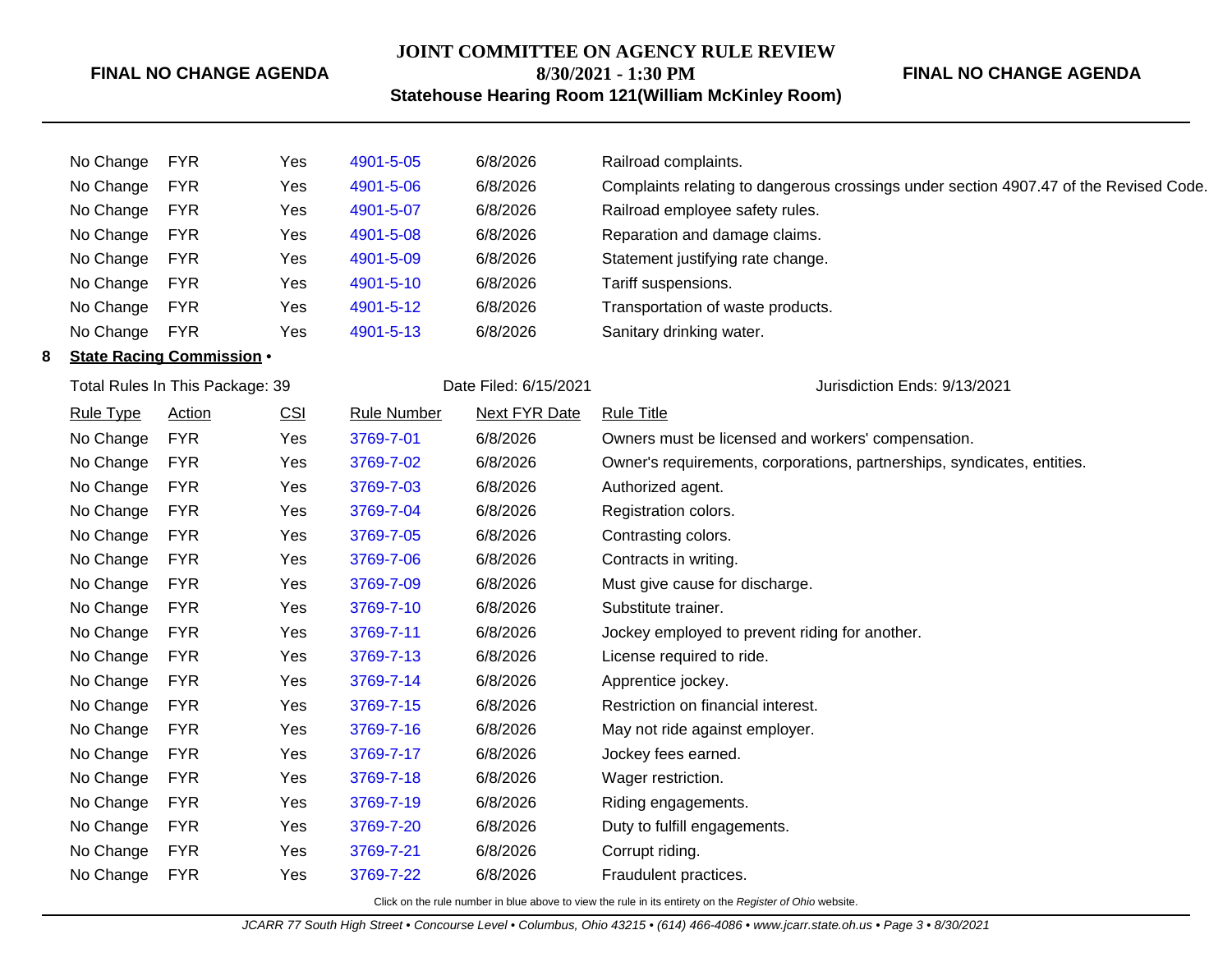# **JOINT COMMITTEE ON AGENCY RULE REVIEW**

**8/30/2021 - 1:30 PM**

# **Statehouse Hearing Room 121(William McKinley Room)**

### **FINAL NO CHANGE AGENDA**

|   | No Change        | <b>FYR</b>                       | Yes | 3769-7-23          | 6/8/2026             | Jockey agent.                  |                             |
|---|------------------|----------------------------------|-----|--------------------|----------------------|--------------------------------|-----------------------------|
|   | No Change        | <b>FYR</b>                       | Yes | 3769-7-24          | 6/8/2026             | Rival claims.                  |                             |
|   | No Change        | <b>FYR</b>                       | Yes | 3769-7-25          | 6/8/2026             | Report to jockey quarters.     |                             |
|   | No Change        | <b>FYR</b>                       | Yes | 3769-7-26          | 6/8/2026             | Jockey room custodian.         |                             |
|   | No Change        | <b>FYR</b>                       | Yes | 3769-7-27          | 6/8/2026             | Intoxicants prohibited.        |                             |
|   | No Change        | <b>FYR</b>                       | Yes | 3769-7-28          | 6/8/2026             | Restriction from betting area. |                             |
|   | No Change        | <b>FYR</b>                       | Yes | 3769-7-29          | 6/8/2026             | Jockey fee schedule.           |                             |
|   | No Change        | <b>FYR</b>                       | Yes | 3769-7-30          | 6/8/2026             | Must pay losing fee.           |                             |
|   | No Change        | <b>FYR</b>                       | Yes | 3769-7-31          | 6/8/2026             | Cutting of fees prohibited.    |                             |
|   | No Change        | <b>FYR</b>                       | Yes | 3769-7-32          | 6/8/2026             | Jockey suspension.             |                             |
|   | No Change        | <b>FYR</b>                       | Yes | 3769-7-33          | 6/8/2026             | Valets.                        |                             |
|   | No Change        | <b>FYR</b>                       | Yes | 3769-7-34          | 6/8/2026             | No valets shall wager.         |                             |
|   | No Change        | <b>FYR</b>                       | Yes | 3769-7-36          | 6/8/2026             | Must pay own fine.             |                             |
|   | No Change        | <b>FYR</b>                       | Yes | 3769-7-37          | 6/8/2026             | Improper language.             |                             |
|   | No Change        | <b>FYR</b>                       | Yes | 3769-7-38          | 6/8/2026             | Denied admission.              |                             |
|   | No Change        | <b>FYR</b>                       | Yes | 3769-7-39          | 6/8/2026             | Horse also suspended.          |                             |
|   | No Change        | <b>FYR</b>                       | Yes | 3769-7-40          | 6/8/2026             | Entry void.                    |                             |
|   | No Change        | <b>FYR</b>                       | Yes | 3769-7-42          | 6/8/2026             | Appeal to commission.          |                             |
|   | No Change        | <b>FYR</b>                       | Yes | 3769-7-44          | 6/8/2026             | Checks.                        |                             |
|   | No Change        | <b>FYR</b>                       | Yes | 3769-7-46          | 6/8/2026             | Ban on dealing in horses.      |                             |
| 9 |                  | <b>State Racing Commission .</b> |     |                    |                      |                                |                             |
|   |                  | Total Rules In This Package: 8   |     |                    | Date Filed: 6/8/2021 |                                | Jurisdiction Ends: 9/6/2021 |
|   | <b>Rule Type</b> | Action                           | CSI | <b>Rule Number</b> | <b>Next FYR Date</b> | <b>Rule Title</b>              |                             |
|   | No Change        | <b>FYR</b>                       | Yes | 3769-9-02          | 6/5/2026             | Less than one-half mile.       |                             |
|   | No Change        | <b>FYR</b>                       | Yes | 3769-9-03          | 6/5/2026             | Must be registered.            |                             |
|   | No Change        | <b>FYR</b>                       | Yes | 3769-9-04          | 6/5/2026             | Must maintain position.        |                             |
|   | No Change        | <b>FYR</b>                       | Yes | 3769-9-05          | 6/5/2026             | Whip restrictions.             |                             |
|   | No Change        | <b>FYR</b>                       | Yes | 3769-9-06          | 6/5/2026             | Must qualify.                  |                             |
|   | No Change        | <b>FYR</b>                       | Yes | 3769-9-07          | 6/5/2026             | Official chart form.           |                             |

No Change FYR Yes [3769-9-08](http://www.registerofohio.state.oh.us/jsps/publicdisplayrules/processPublicDisplayRules.jsp?entered_rule_no=3769-9-08&doWhat=GETBYRULENUM&raID=0) 6/5/2026 Official stud book.